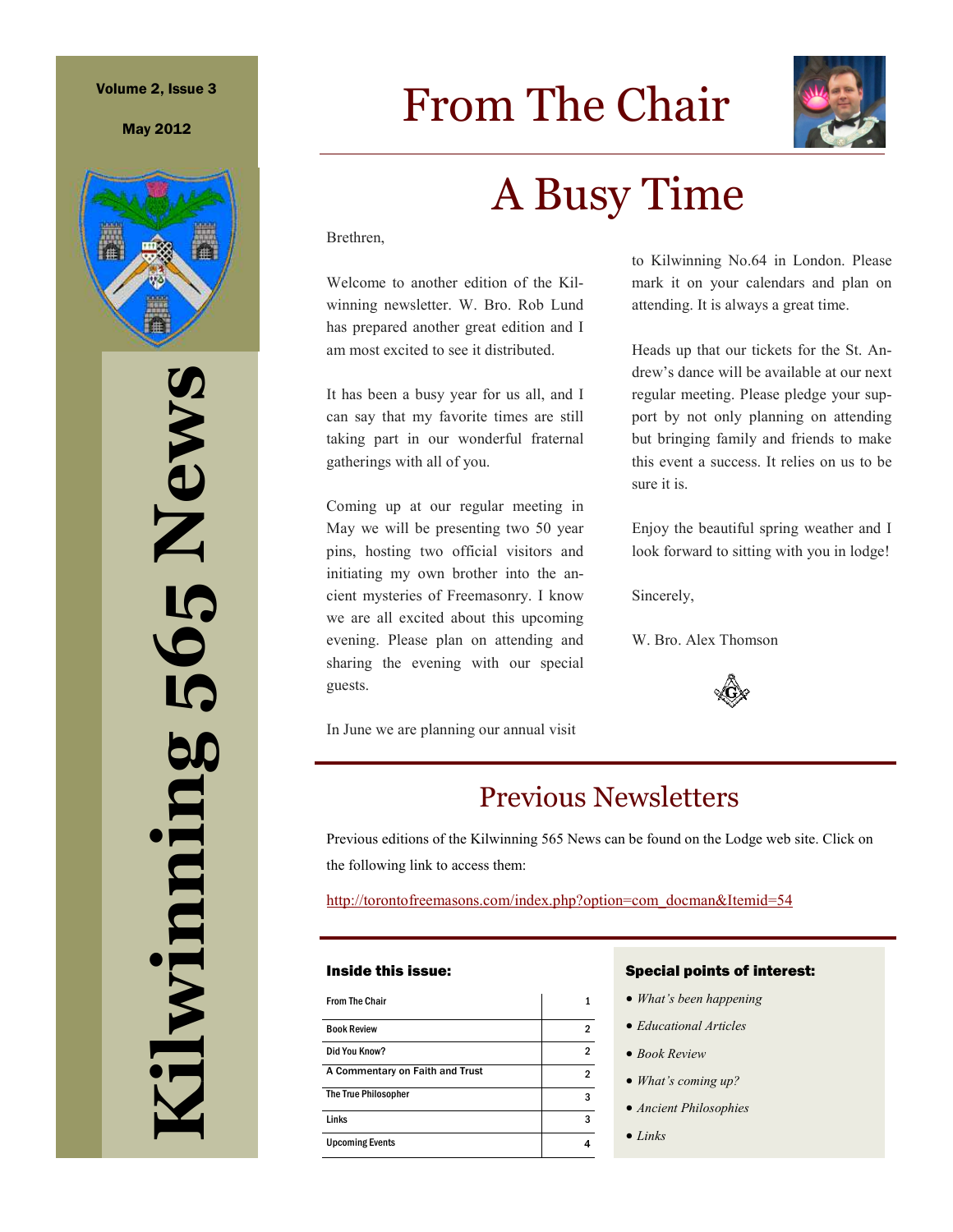# **THE SECRET TEACHINGS OF ALL AGES—**By Manly P. Hall

## AN ENCYCLOPEDIC OUTLINE OF MASONIC, HERMETIC, QABBALISTIC AND ROSICRUCIAN SYMBOLICAL PHILOSOPHY, Being an Interpretation of the Secret Teachings concealed within the Rituals, Allegories, and Mysteries of all Ages

 This book, published in 1928, is a major work that provides an outline of the teachings of all the major mystery schools throughout the ages.

It starts off with Ancient Mysteries and Secret societies that have influenced modern Masonic symbolism: Druidic, Mithraic, Christian, Gnostic, Serapian, Odiric, Eleusinian, Orphic, Baccic, Dionysinian, Cabiric, and more. It moves on to Hermetic, and the Pyramid mysteries, Isis, Osiris, Solar mysteries, zodiacal, and oracular mysteries. There is a large section on Pythagoras philosophy, mathematical, musical, and color symbolism. The Hiramic legend is addressed.

There is a large section on symbolism of fishes, insects, birds, animals, reptiles, flowers, plants, fruits, and trees, as well as stones, metals and gems.

Ceremonial magic is addressed and a treatise on the elements and their inhabitants, including elemental beings.

Then comes a large section on Qabbalistic thought, the Tabernacle in the wilderness, an explanation of the Tarot, and the theory

KAYA MEKRIMATERRERS **THE SECRET TEACHINGS OF ALL AGES** MANLY P. HALL Forgatten Thornie

and practice of Alchemy. Rosicrucianism is mentioned, as well as Christian Mysticism, and there is an interesting section on the true meaning and interpretation of the Apocalypse of St. John.

> Islam is addressed briefly, and American Indian symbolism.

> These are tied together in a section on Masonic symbolism.

> Those who have read other books by Manly P Hall will know that he is well versed in ancient mysteries, and it really shows in this work. While he is sometimes heavy reading, there is plenty of interest to all, and will keep you engaged.

> Hall finishes off with a concluding chapter that summarizes the philosophies expounded in the book. This chapter left me awed! This conclusion sums up, for me, in words I am unable to come up with myself, a statement of what life should be like and how it should be lived, and is really a summary of what Freemasonry is all about, and what it means

> > JL

to me. In fact, extracts from this chapter will be reproduced elsewhere in this publication.

This is a must-read for all Masons.

# **The First Round: A Commentary on Faith and Trust**

## **By Bro. Marc Decorte**

The recent lectures by W. Bro. Rob Lund on the veiled meaning of the Degree rituals has provided us with a platform to begin a dialogue on these deeper meanings, how they resonate with the individual, how they may create new opportunities for us to consider, and reflect upon our own Masonic experiences. It is just this opportunity I would take, and encourage others to contribute as well.

As a Mason, I describe my experiences as my Masonic journey. I began this journey many years before being initiated into the craft. For some time, I have been interested in world religions and history, and had pursued these interests as a layperson, usually just skimming over philosophies or eras out of curiosity rather than a quest for knowledge. I have not had formal training, or education in these areas but I have always kept myself busy with reading and considering new ideas. As my readings progressed, I began to discover new and alluring paths of interest. As I followed these paths I became aware that many of our western myths and stories have a common theme and allegorical structure with many other religions and ancient civilizations. It is that inter-connectedness that guides my interest now. Discovering how our western folklore, stories and characters have similarities with others, I believe, may provide some insight into our own questions regarding our faiths and religions.

Continued on page 3

# Did you know……?

- At one time, Golden Lodge #5, Stanstead, Canada occupied a lodge room, which straddled the boundary between Canada and the United States. There were entrances on both sides of the border.
- In 1920, Gate City Lodge #522 in Kansas City MO met every day of the week except Sunday to confer a record 1,107 degrees, averaging 21 degrees a week.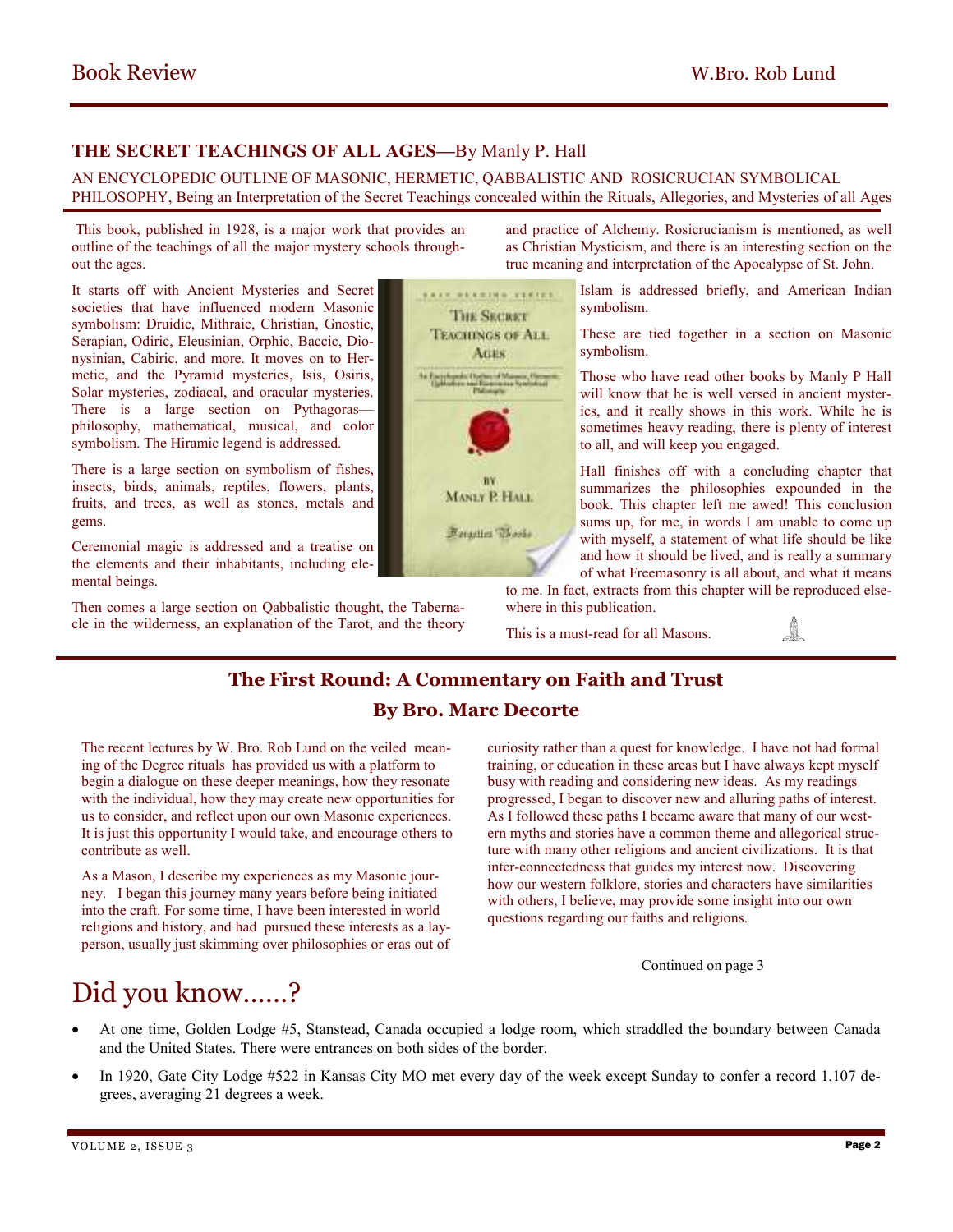It would seem that our different beliefs and faith structures often create barriers for people to explore new concepts. To re-interpret our texts is to change our history. But as we have seen recently with new technology, archeology and research, our understanding of history is changing all the time. The common themes, however, remain. The search for truth; the human quest for enlightenment; and discovering in ourselves, a deeper meaning and understanding of our faiths, beliefs and purpose.

Searching for our own deeper meanings in this life means beginning with a "leap of faith", so to speak. As we know faith is an important element within our societies, we have built social constructs that employ this model of trust or faith. We place faith in the people who guide and instruct our communities. There are places of worship to fortify our beliefs and to explore their mysteries. Places of gathering and community to exchange ideas and develop new models of life, leisure and government. Places of commerce to create opportunities of investment and return. We use trust in businesses, with capital

interests. We trust in spirit, by "having trust or Faith." in God, our neighbours and in ourselves.

By employing trust in our everyday lives, either with our family or friends, or in matters of business, we create the mechanism or foundation for our faith. By practicing trust we are practicing faith. By helping one another and by investing in that ideal, I believe we can experience the tangible reality of that trust. That "Leap" of faith becomes more of an extension of faith, and having faith or trust in one another gives us real everyday results. We can achieve win/win agreements, we can benefit on both sides of a goodwill gesture, by lending a helping hand, for a job well done.

For all successes and worthwhile endeavors in life, we must strive to attain them. Some may come easier than others but all require preparation and practice. As masons, we know the value of practice. As humans we inherently know the value of trust.

# **The True Philosopher Manly P. Hall**

"The true philosopher belongs to the most noble order of men: the nation or race which is blessed by possession of illumined thinkers is fortunate indeed, and its name shall be remembered for their sake. In the famous Pythagorean school at Crotona, philosophy was regarded as indispensable to the life of man. He who did not comprehend the dignity of the reasoning power could not properly be said to live. Therefore, when through innate perverseness a member either voluntarily withdrew or was forcibly ejected from the philosophic fraternity, a headstone was set up for him in the community graveyard; for he who had forsaken intellectual and ethical pursuits to reenter the material sphere with its illusions of sense and false ambition was regarded as one dead to the sphere of Reality. The life represented by the thraldom of the senses the Pythagoreans conceived to be spiritual death, while they regarded death to the senseworld

as spiritual life. Philosophy bestows life in that it reveals the dignity and purpose of living. Materiality bestows death in that it benumbs or clouds those faculties of the human soul which should be responsive to the enlivening impulses of creative thought and ennobling virtue. How inferior to these standards of remote days are the laws by which men live in the twentieth century! Today man, a sublime creature with infinite capacity for self-improvement, in an effort to be true to false standards, turns from his birthright of understanding--without realizing the consequences--and plunges into the maelstrom of material illusion. The precious span of his earthly years he devotes to the pathetically futile effort to establish himself as an enduring power in a realm of unenduring things. Gradually the memory of his life as a spiritual being vanishes from his objective mind and he focuses all his partly awakened faculties upon the seething beehive of industry which he has come to consider the sole actuality. From the lofty heights of his Selfhood he slowly sinks into the gloomy depths of ephemerality. He falls to the level of the beast, and in brutish fashion mumbles the problems arising from his all too

insufficient knowledge of the Divine Plan. Here in the lurid turmoil of a great industrial, political, commercial inferno, men writhe in self-inflicted agony and, reaching out into the swirling mists, strive to clutch and hold the grotesque phantoms of success and power.

Ignorant of the cause of life, ignorant of the purpose of life, ignorant of what lies beyond the mystery of death, yet possessing within himself the answer to it all, man is willing to sacrifice the beautiful, the true, and the good within and without upon the blood-stained altar of worldly ambition. The world of philosophy--that beautiful garden of thought wherein the sages dwell in the bond of fraternity- fades from view. In its place rises an empire of stone, steel, smoke, and hate-a world in which millions of creatures potentially human scurry to and fro in the desperate effort to exist and at the same time maintain the vast institution which they have erected and which, like some mighty, juggernaut, is rumbling inevitably towards an unknown end. In this physical empire, which man erects in the vain belief that he can outshine the kingdom of the celestials, everything is changed to stone, Fascinated by the glitter of gain, man gazes at the Medusa-like face of greed and stands petrified. In this commercial age science is concerned solely with the classification of physical knowledge and investigation of the temporal and illusionary parts of Nature. Its so-called practical discoveries bind man but more tightly with the bonds of physical limitation, Religion, too, has ecome materialistic: the beauty and dignity of faith is measured by huge piles of masonry, by tracts of real estate, or by the balance sheet. Philosophy which connects heaven and earth like a mighty ladder, up the rungs of which the illumined of all ages have climbed into the living presence of Reality--even philosophy has become a prosaic and heterogeneous mass of conflicting notions. Its beauty, its dignity, its transcendency are no more. Like other branches of human thought, it has been made materialistic--"practical"--and its activities so directionalized that they may also contribute their part to the erection of this modern

Continued on page 4

## **Links**

• **Lodge Website: torontofreemasons**.com

This site has back issues of the newsletter

• **District Website:** www.**toronto**westmasons.com

Educational articles can also be found on the District web site

• **Grand Lodge:** www.**grandlodge**.on.ca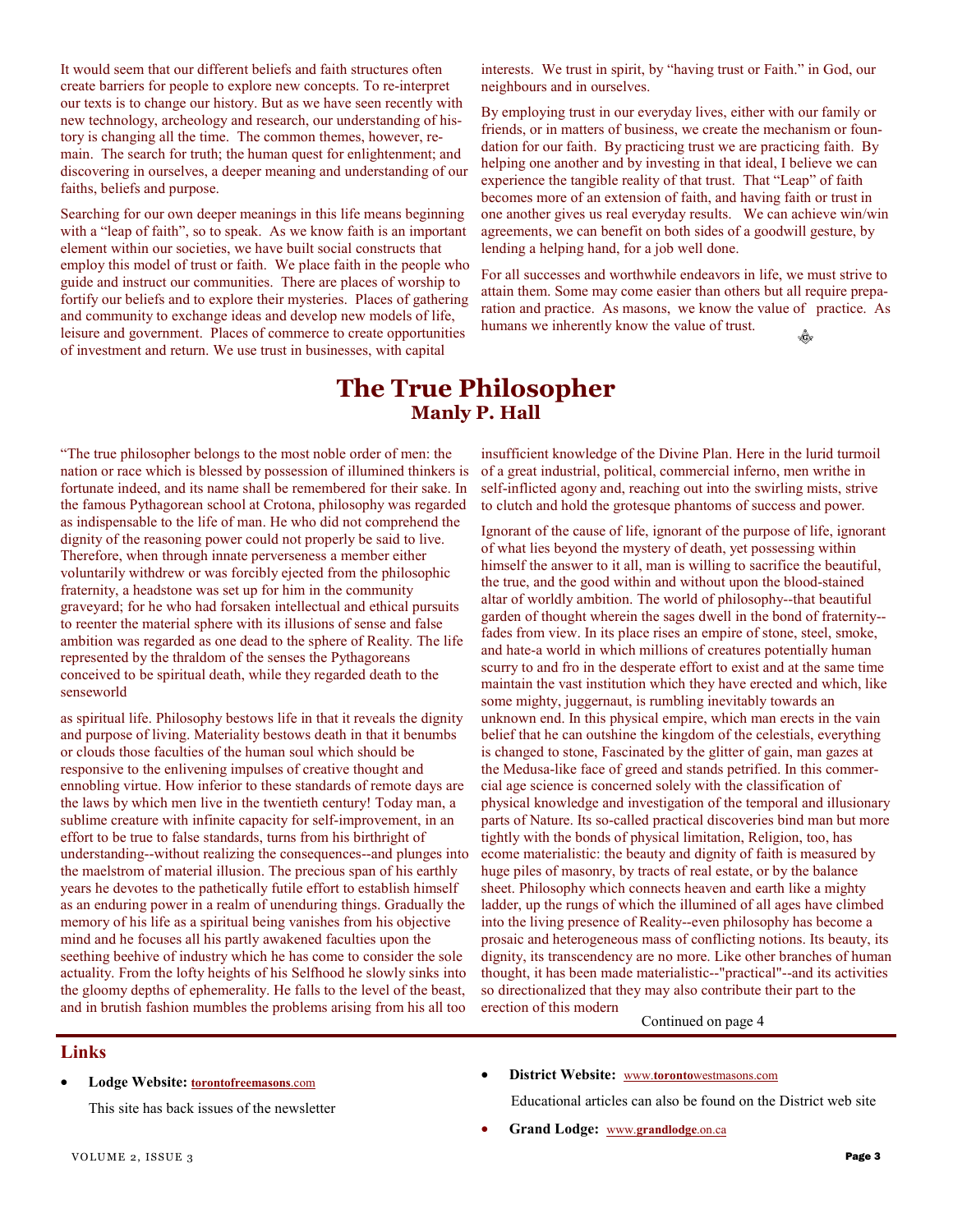### world of stone and steel.

In the ranks of the so-called learned there is rising up a new order of thinkers, which may best be termed the School of the Worldly Wise Men. After arriving at the astounding conclusion that they are the intellectual salt of the earth, these gentlemen of letters have appointed themselves the final judges of all knowledge, both human and divine. This group affirms that all mystics must have been epileptic and most of the saints neurotic! It declares God to be a fabrication of primitive superstition; the universe to be intended for no particular purpose; immortality to be a figment of the imagination; and an outstanding individuality to be but a fortuitous combination of cells ."

"All over the world men and women ground down by the soulless cultural systems of today are crying out for the return of the banished age of beauty and enlightenment--for something practical in the highest sense of the word. A few are beginning to realize that socalled civilization in its present form is at the vanishing point; that coldness, heartlessness, commercialism, and material efficiency are impractical, and only that which offers opportunity for the expression of love and ideality is truly worth while. All the world is seeking happiness, but knows not in what direction to search. Men must learn that happiness crowns the soul's quest for understanding. Only through the realization of infinite goodness and infinite accomplishment can the peace of the inner Self be assured. In spite of man's geocentricism, there is something in the human mind that is reaching out to philosophy--not to this or that philosophic code, but simply to philosophy in the broadest and fullest sense.

The great philosophic institutions of the past must rise again, for these alone can tend the veil which divides the world of causes from that of effects. Only the Mysteries--those sacred Colleges of Wisdom--can reveal to struggling humanity that greater and more glorious universe which is the true home of the spiritual being called man. Modern philosophy has failed in that it has come to regard thinking as simply an intellectual process. Materialistic thought is as hopeless a code of life as commercialism itself. The power to think true is the savior of humanity. The mythological and historical Redeemers of every age were all personifications of that power. He who has a little more rationality than his neighbor is a little better than his neighbor. He who functions on a higher plane of rationality than the rest of the world is termed the greatest thinker. He who functions on a lower plane is regarded as a barbarian. Thus comparative rational development is the true gauge of the individual's evolutionary status.

a method whereby development of the rational nature could be accelerated instead of awaiting the slower processes of Nature, This supreme source of power, this attainment of knowledge, this unfolding of the god within, is concealed under the epigrammatic statement of the philosophic life. This was the key to the Great Work, the mystery of the Philosopher's Stone, for it meant that alchemical transmutation had been accomplished. Thus ancient philosophy was primarily the living of a life; secondarily, an intellectual method. He alone can become a philosopher in the highest sense who lives the philosophic life. What man lives he comes to know. Consequently, a great philosopher is one whose threefold life--physical, mental, and spiritual--is wholly devoted to and completely permeated by his rationality. Man's physical, emotional, and mental natures provide environments of reciprocal benefit or detriment to each other. Since the physical nature is the immediate environment of the mental, only that mind is capable of rational thinking which is enthroned in a harmonious and highly refined material constitution. Hence right action, right feeling, and right thinking are prerequisites of right knowing, and the attainment of philosophic power is possible only to such as have harmonized their thinking with their living. The wise have therefore declared that none can attain to the highest in the science of knowing until first he has attained to the highest in the science of living. Philosophic power is the natural outgrowth of the philosophic life. Just as an intense physical existence emphasizes the importance of physical things, or just as the monastic metaphysical asceticism establishes the desirability of the ecstatic state, so complete philosophic absorption ushers the consciousness of the thinker into the most elevated and noble of all spheres--the pure philosophic, or rational, world.

 In a civilization primarily concerned with the accomplishment of the extremes of temporal activity, the philosopher represents an equilibrating intellect capable of estimating and guiding the cultural

growth. The establishment of the philosophic rhythm in the nature of an individual ordinarily requires from fifteen to twenty years. During that entire period the disciples of old were constantly subjected to the most severe discipline. Every activity of life was gradually disengaged from other interests and focalized upon the reasoning part. In the ancient world there was another and most vital factor which entered into the production of rational intellects and which is entirely beyond the comprehension of modern thinkers: namely, initiation into the philosophic Mysteries. A man who had demonstrated his peculiar mental and spiritual fitness was accepted into the body of the learned and to him was revealed that priceless heritage of arcane lore preserved from generation to generation. This heritage of philosophic truth is the matchless treasure of all ages, and

Continued on page 4

Briefly stated, the true purpose of ancient philosophy was to discover

# Upcoming Events

- Fri. May 4th—Installation—King Hiram Lodge
- Sat. May 5th—Warden's Association—Mississauga Lodge
- Sat. May 5th—Bro. Patrick's Williams' Birthday bash –5pm
- Sun. May 6th—Sankey Lecture Series—Brock University
- Mon. May 7th—Medieval Feast—Lakeshore Lodge
- Tue. May 8th—Installation—Ionic Lodge
- Thu. May 10th—Installation—University Lodge
- Thu. May 17th—Scottish Rite-Master Masons night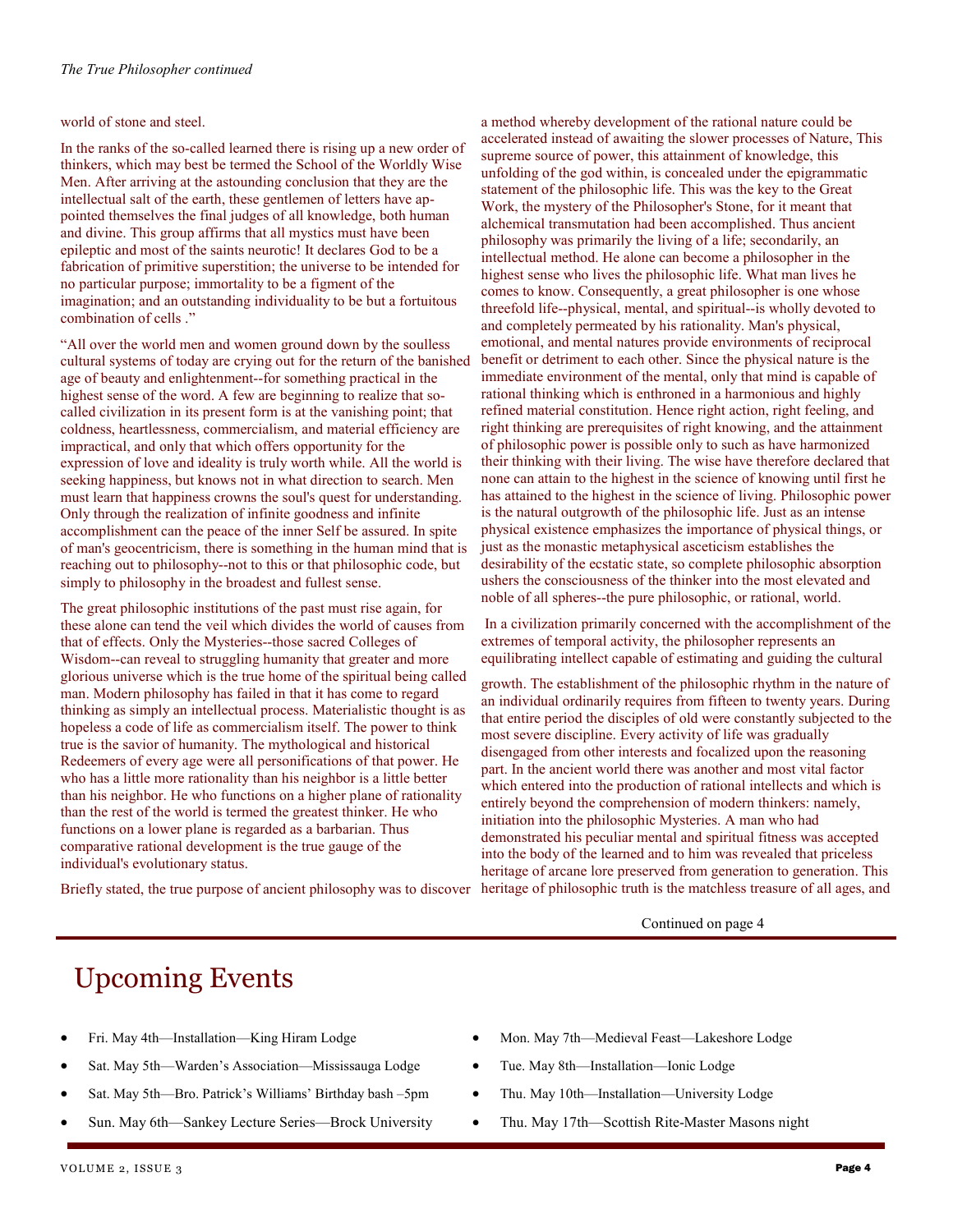#### *The True Philosopher continued*

each disciple admitted into these brotherhoods of the wise made, in turn, his individual contribution to this store of classified knowledge.

The one hope of the world is philosophy, for all the sorrows of modern life result from the lack of a proper philosophic code. Those who sense even in part the dignity of life cannot but realize the shallowness apparent in the activities of this age. Well has it been said that no individual can succeed until he has developed his philosophy of life. Neither can a race or nation attain true greatness until it has formulated an adequate philosophy and has dedicated its existence to a policy consistent with that philosophy. During the World War, when so-called civilization hurled one half of itself against the other in a frenzy of hate, men ruthlessly destroyed something more precious even than human life: they obliterated those records of human thought by which life can be intelligently directionalized.

Truly did Mohammed declare the ink of philosophers to be more precious than the blood of martyrs. Priceless documents, invaluable records of achievement, knowledge founded on ages of patient observation and experimentation by the elect of the earth--all were destroyed with scarcely a qualm of regret. What was knowledge, what was truth, beauty, love, idealism, philosophy, or religion when compared to man's desire to control an infinitesimal spot in the fields of Cosmos for an inestimably minute fragment of time? Merely to satisfy some whim or urge of ambition man would uproot the universe, though well he knows that in a few short years he must depart, leaving all that he has seized to posterity as an old cause for fresh contention.

War--the irrefutable evidence of irrationality--still smolders in the hearts of men; it cannot die until human selfishness is overcome. Armed with multifarious inventions and destructive agencies, civilization will continue its fratricidal strife through future ages, But upon the mind of man there is dawning a great fear--the fear that eventually civilization will destroy itself in one great cataclysmic struggle. Then must be reenacted the eternal drama of reconstruction. Out of the ruins of the civilization which died when its idealism died, some primitive people yet in the womb of destiny must build a new world. Foreseeing the needs of that day, the philosophers of the ages have desired that into the structure of this new world shall be incorporated the truest and finest of all that has gone before. It is a divine law that the sum of previous accomplishment shall be the foundation of each new order of things. The great philosophic treasures of humanity must be preserved. That which is superficial may he allowed to perish; that which is fundamental and essential must remain, regardless of cost."

"Socrates declared knowledge, virtue, and utility to be one with the innate nature of good. Knowledge is a condition of knowing; virtue a condition of being; utility a condition of doing. Considering wisdom as synonymous with mental completeness, it is evident that such a state can exist only in the Whole, for that which is less than the Whole cannot possess the fullness of the All. No part of creation is complete; hence each part is imperfect to the extent that it falls short of entirety. Where incompleteness is, it also follows that ignorance must be coexistent; for every part, while capable of knowing its own Self, cannot become aware of the Self in the other parts. Philosophically considered, growth from the standpoint of human evolution is a process proceeding from heterogeneity to homogeneity. In time, therefore, the isolated consciousness of the individual fragments is reunited to become the complete

consciousness of the Whole. Then, and then only, is the condition of all-knowing an absolute reality.

Thus all creatures are relatively ignorant yet relatively wise; comparatively nothing yet comparatively all. The microscope reveals to man his significance; the telescope, his insignificance. Through the eternities of existence man is gradually increasing in both wisdom and understanding; his everexpanding consciousness is including more of the external within the area of itself. Even in man's present state of imperfection it is dawning upon his realization that he can never be truly happy until he is perfect, and that of all the faculties contributing to his self-perfection none is equal in importance to the rational intellect. Through the labyrinth of diversity only the illumined mind can, and must, lead the soul into the perfect light of unity."

"Humanity no longer regards itself as primitive or aboriginal. The spirit of wonder and awe has been succeeded by one of sophistication. Today man worships his own accomplishments, and either relegates the immensities of time and space to the background of his consciousness or disregards them entirely. The twentieth century makes a fetish of civilization and is overwhelmed by its own fabrications; its gods are of its own fashioning. Humanity has forgotten how infinitesimal, how impermanent and how ignorant it actually is. Ptolemy has been ridiculed for conceiving the earth to be the center of the universe, yet modern civilization is seemingly founded upon the hypothesis that the planet earth is the most permanent and important of all the heavenly spheres, and that the gods from their starry thrones are fascinated by the monumental and epochal events taking place upon this spherical ant-hill in Chaos. From age to age men ceaselessly toil to build cities that they may rule over them with pomp and power--as though a fillet of gold or ten million vassals could elevate man above the dignity of his own thoughts and make the glitter of his scepter visible to the distant stars. As this tiny planet rolls along its orbit in space, it carries with it some two billion human beings who live and die oblivious to that immeasurable existence lying beyond the lump on which they dwell. Measured by the infinities of time and space, what are the captains of industry or the lords of finance? If one of these plutocrats should rise until he ruled the earth itself, what would he be but a petty despot seated on a grain of Cosmic dust?

Philosophy reveals to man his kinship with the All. It shows him that he is a brother to the suns which dot the firmament; it lifts him from a taxpayer on a whirling atom to a citizen of Cosmos. It teaches him that while physically bound to earth (of which his blood and bones are part), there is nevertheless within him a spiritual power, a diviner Self, through which he is one with the symphony of the Whole."

"He who knows no life save the physical is merely ignorant; but he who declares physical life to be all-important and elevates it to the position of supreme reality--such a one is ignorant of his own ignorance."

"The criers of philosophy call all men to a comradeship of the spirit: to a fraternity of thought: to a convocation of Selves. Philosophy invites man out of the vainness of selfishness; out of the sorrow of ignorance and the despair of worldliness; out of the travesty of ambition and the cruel clutches of greed; out of the red hell of hate and the cold tomb of dead idealism.

Philosophy would lead all men into the broad, calm vistas of truth, for the world of philosophy is a land of peace where those finer